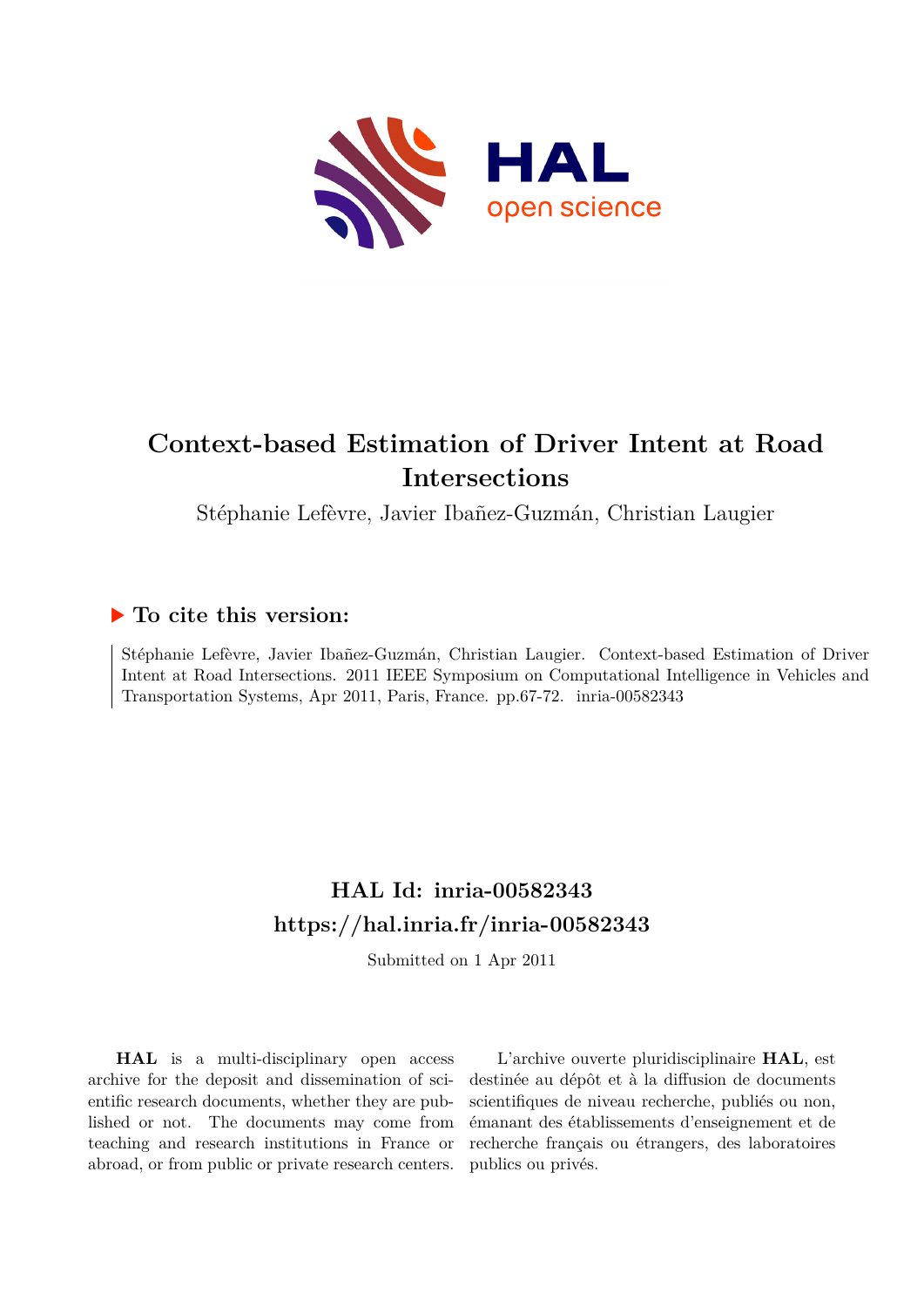# Context-based Estimation of Driver Intent at Road Intersections

Stéphanie Lefèvre, Javier Ibañez-Guzmán, Christian Laugier

*Abstract*—Navigating through a road intersection is a complex manoeuvre that requires understanding the spatio-temporal relationships that exist between vehicles. Situation understanding and prediction are therefore fundamental functions for any computer-controlled safety or navigation system applied to road intersections. To interpret the situation at an intersection it is necessary to infer the intended manoeuvre of the relevant vehicles. Conventional approaches to manoeuvre prediction rely mainly on vehicle kinematics and dynamics. The contention of this paper is that contextual information in the form of topological and geometrical characteristics of the intersection can provide useful cues to understand the behaviour of a vehicle. We describe a probabilistic framework that extracts information from a digital map and uses it along with vehicle state information to estimate a driver's intended manoeuvre. The proposed approach is applicable to different types of intersections and handles uncertainty on the input information. We evaluate the performance of our approach on several real life scenarios using data recorded from real traffic.

#### I. INTRODUCTION

Intersections are among the most complex environments encountered in road networks. The large number of geometrical configurations, signalisation, traffic rules, and vehicle interactions results in many different possible scenarios. Accurate situation assessment by human drivers or software is difficult yet fundamental for the safe traversal of intersections. Difficult because of the large number of potential scenarios. Fundamental as misinterpretations could lead to hazardous situations resulting in accidents. Statistics show that in Europe (2004) 43% of road accidents resulting in injuries occurred at intersections [14], hence the interest by vehicle OEMs to develop Advanced Driver Assistance Systems (ADAS) to improve safety in these areas. Recent research endeavours on this topic include [11], [15]. The ability for a system to understand what is happening at an intersection and then act accordingly is of great importance if vehicles are to move autonomously, as was demonstrated at the DARPA Urban Challenge [4]. In particular, predicting the manoeuvre of vehicles is a crucial task since it helps identifying potential future collisions. Knowledge about drivers' manoeuvre intentions therefore impacts the ability of the system to provide relevant situation awareness and decision support at intersections.

The key issue for manoeuvre prediction is to be able to infer driver intent from incomplete models and uncertain data. Incompleteness is a consequence of the fact that the underlying physics of the situation are so complex that it is not possible to design a model of the environment that can interpret a situation with no ambiguity from the available data. Uncertainty arises from the inability of sensors to measure perfectly the true state of the environment.

Conventionally in the literature the prediction of a vehicle's manoeuvre relies mainly on the interpretation of vehicle kinematics and dynamics. Map information is occasionally used, but only as constraints on the reachable positions. In this work the claim is that the contextual information contained in the map of the road network (i.e. spatial description of the intersection) is an important indication to interpret and predict the behaviour of a vehicle. This paper describes a probabilistic approach to the problem of driver intention estimation at intersections that centres on the use of map-based contextual information and on the handling of uncertainties. The proposed system exploits information about the layout of the intersection contained in the map together with observations on the vehicle. The uncertainty associated with the input information is taken into account.

The remainder of the paper is organised as follows. Section II gives an overview of related work. We describe the Bayesian Network proposed to model a vehicle negotiating an intersection in Section III, and we outline our approach to handle uncertainty on evidence in Section IV. In the last section we describe the experimental evaluation method and comment the results obtained by our approach.

#### II. RELATED WORK

This section gives an overview of approaches in the literature that have been applied to the manoeuvre prediction problem. So far, the idea of extracting useful information from a digital map to improve situation understanding has not been extensively explored, and very little effort has been made to take into account uncertainty on lane assignment. The approaches to manoeuvre prediction can be classified into two main groups: motion-based approaches and behaviour-based approaches.

Motion-based approaches use kinematic and/or dynamic models to describe a vehicle's motion and try to predict its state evolution (e.g. position, speed and orientation) over time when a control input (e.g. acceleration) is applied. The authors of [5] propose to rely on an occupancy grid and a Bayesian Occupancy Filter (BOF) [3] for estimating and predicting a vehicle's position. They restrict in a probabilistic way the

S. Lefèvre and J. Ibañez-Guzmán are with Renault S.A., 1 av. du Golf, 78288 Guyancourt, France, {stephanie.lefevre, javier.ibanezguzman}@renault.fr

S. Lefèvre and C. Laugier are with INRIA Grenoble Rhône-Alpes, 655 av. de l'Europe - Montbonnot, 38334 Saint Ismier Cedex, France, {stephanie.lefevre, christian.laugier}@inrialpes.fr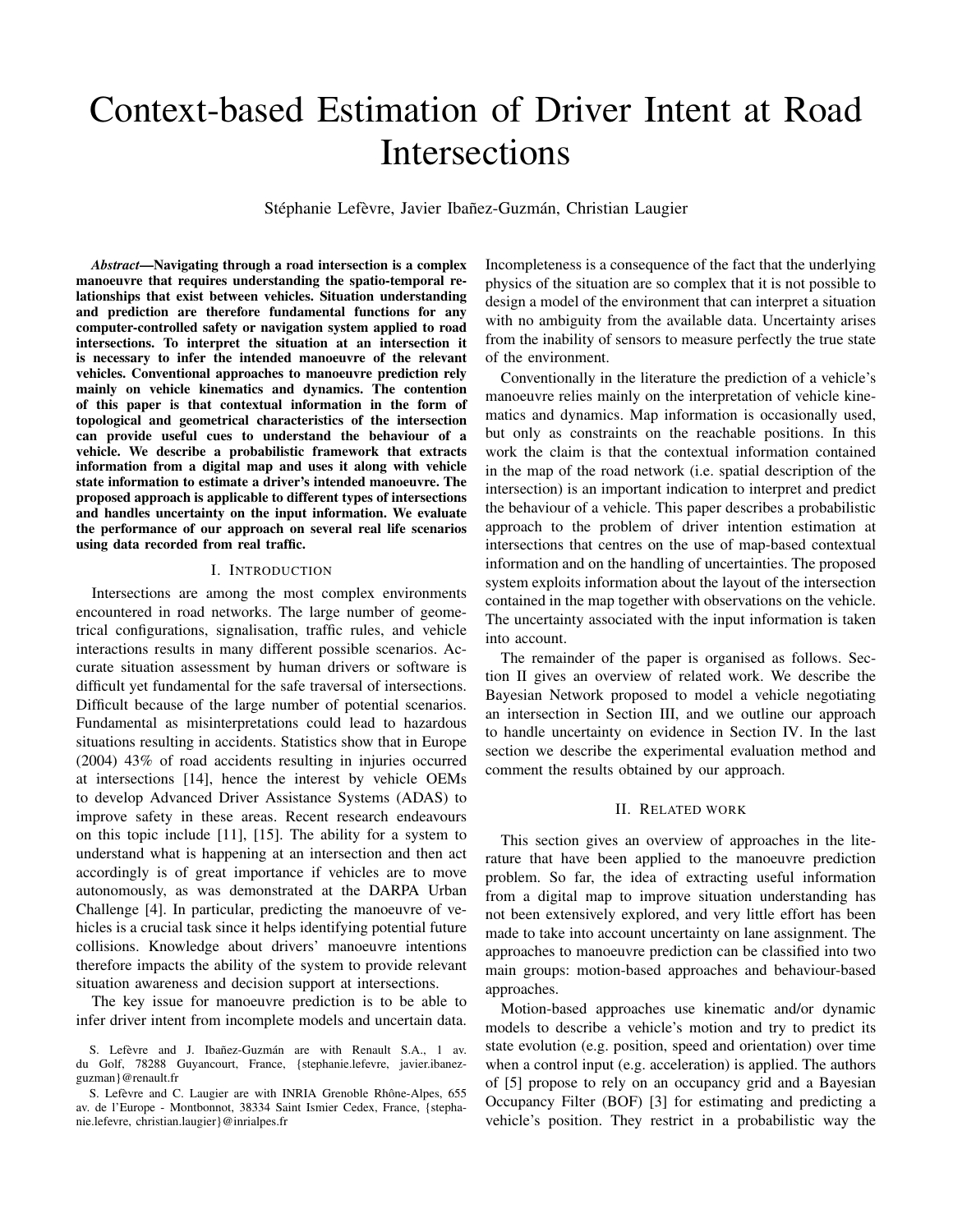reachable positions to the cells of the grid that are part of the road network.

Behaviour-based approaches exploit the fact that in a given context, vehicles often exhibit typical motion patterns. If one can identify the behaviour that a vehicle is following, the motion pattern can be used to predict motion. Behaviour-based approaches can be further classified into discriminative and generative methods.

Discriminative approaches can be used to classify driver intention without modelling explicitly the underlying distribution of variables and features. For trajectory classification, a popular method is to cluster trajectories into prototype trajectories [2]. At a higher level, the work described in [1] uses Support Vector Machines (SVMs) coupled with Bayesian filtering to infer agent intentions at intersections (harmless v.s. dangerous agent classification). The challenge with this kind of approaches is to be able to build a generic system that is applicable to every intersection. Because the geometry of intersections varies significantly, it is difficult to select a set of meaningful generic features to work with, and the training process requires a large amount of data from many different types of intersections.

Generative methods explicitly model the process that leads to assessing driver intention. A popular approach is to decompose complex manoeuvres into sequences of simpler events. Hidden Markov Models (HMMs) are a powerful tool to do this and are used in several works [9], [8]. Typical motion patterns can be learned and then used to predict motion on the basis of sensor data using the Growing HMM (GHMM) paradigm [16]. The author of [13] proposes to apply Hierarchical HMMs (HHMMs) to manoeuvre recognition and to use Gaussian Processes to represent the uncertainty on the realisation of a manoeuvre. Fuzzy logic is used in combination with a Probabilistic Finite State Machine (PFSM) in [6], while the authors of [7] propose to model driver behaviour using a PFSM where the transition probabilities are set dynamically using the output of a continuous vehicle state tracker.

These approaches either assume lane-level positioning or can only be applied to one specific type of intersection or do not use information about the layout of the intersection. As an alternative, the next two sections describes a behaviourbased generative approach that we propose as a generic solution to the problem of predicting a vehicle's manoeuvre at an intersection. The focus is on exploiting the contextual information provided by the digital map, and on the handling of uncertainties.

#### III. A CONTEXT-BASED BAYESIAN NETWORK TO MODEL INTERSECTION NEGOTIATION

The first part of this section describes the information that is available for our system to infer a driver's intended manoeuvre. In the second part the Bayesian Network (BN) that was designed to model a vehicle negotiating an intersection is introduced.



Figure 1. This intersection (satellite imagery on the left, RNDF representation on the right) has 4 roads, 8 entrance lanes, 4 exit lanes and 12 crossing connections. The blue arrows represent the centre of lanes and the dotted arrows inside the intersection area are the exemplar paths generated for each crossing connection. The green lines show the position of crosswalks. The red dots are the delimiters between the inside and the outside of the intersection.

#### *A. Input information*

*1) Digital map of the road network:* The map of the road network used in this work is in the Route Network Definition File (RNDF) format, a representation that was defined for the DARPA Urban Challenge [4]. Intersections are represented using topological and geometrical information: they consist of a list of roads, lanes, and authorised crossing connections. Adjacent lanes are part of the same road. In addition to this information, exemplar paths are generated. They correspond to the generic possible paths that a vehicle can take inside the intersection; a path is generated for each authorised crossing connection. This representation is illustrated in Fig. 1. Our map was built manually using a tool to annotate satellite images, and the resulting accuracy is approximately 0.5 m.

*2) Vehicle state information:* The observations consist of the successive turn signal states, positions and orientations of the vehicle. There is no constraint on how this information should be obtained; it can be either from proprioceptive sensors of the ego-vehicle (if one is interested in predicting the ego-vehicle's manoeuvre), from exteroceptive sensors or from V2X communication (if one is interested in predicting the manoeuvre of other vehicles).

#### *B. Model description*

We model a vehicle approaching and traversing an intersection by the Bayesian Network represented in Fig. 2. The variables are defined below:

- $R \in \{r_i\}_{1}^{N_R}$ : the road through which the vehicle reaches the intersection
- $L \in \{l_i\}_{1}^{N_L}$ : the entrance lane through which the vehicle reaches the intersection
- $T \in \{left, right, none\}$ : the turn signal that is on
- $P \in \{p_i\}_1^{N_P}$ : the exemplar path that the vehicle follows in the intersection
- $M \in \{m_i\}_1^{N_M}$ : the exit lane through which the driver intends to exit the intersection, i.e. the intended manoeuvre

The edges of the BN represent the causal dependencies between the variables. They can be interpreted as follows. When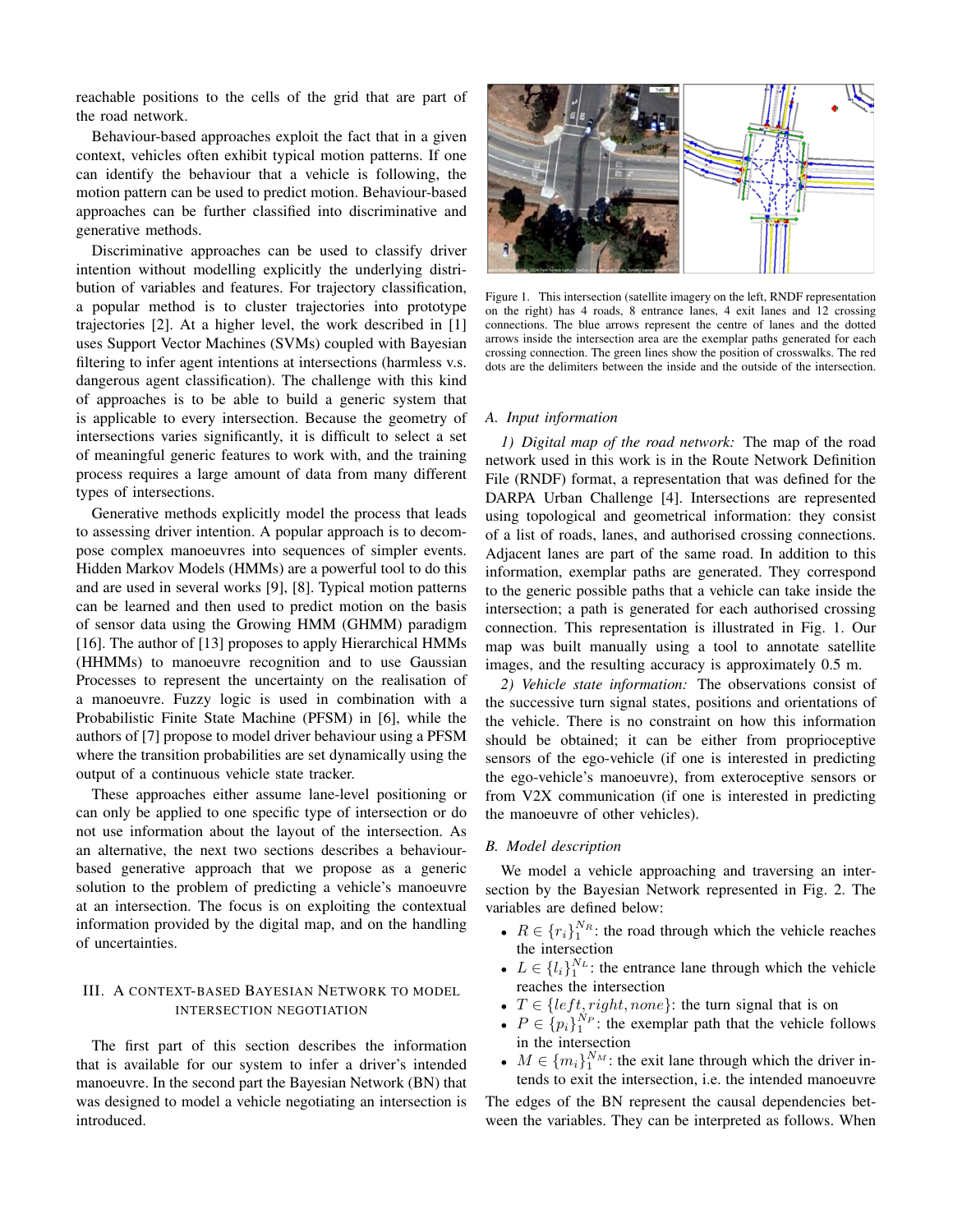

Figure 2. Bayesian Network model of a vehicle negotiating an intersection. The values x in the CPTs are calculated as described in Section III-B.

a driver approaches an intersection he intends to perform a specific manoeuvre (i.e. to reach a specific exit lane). To reach the intersection he will select an entrance road based on the intended manoeuvre, and an entrance lane based on the entrance road and the intended manoeuvre. He will also decide whether to put on a turn signal or not depending on the entrance lane and the intended manoeuvre. Once inside the intersection he will follow a path that is in accordance with the entrance lane and the intended manoeuvre.

The prior distribution on *M* (i.e. *P(M)*) is set as uniform over all the possible exit lanes since there is no prior knowledge on the driver's intent. The values in the conditional probability tables (CPTs) are set by a rule-based algorithm that automatically computes them from the topological and geometrical characteristics of the intersection. This allows the system to be generic to any type and shape of intersection. The parameters that are taken into account by the rule-based algorithm are described in what follows.

- *1)*  $P(r_i|m_i)$  *is a function of:*
- whether or not entrance road  $r_i$  has a lane that leads to exit lane  $m_i$
- the number of roads that have a lane that leads to exit lane  $m_i$
- a constant variable  $\alpha$  that represents the probability that the driver will do a forbidden manoeuvre (in terms of allowed 'entrance road - exit lane' pairs)
- 2)  $P(l_i | r_i, m_i)$  *is a function of:*
- whether or not entrance lane  $l_i$  belongs to entrance road  $r_i$
- whether or not entrance lane  $l_i$  leads to exit lane  $m_i$
- the number of lanes in entrance road  $r_i$  that lead to exit lane  $m_i$
- a constant variable  $\beta$  that represents the probability that the driver will do a forbidden manoeuvre (in terms of allowed 'entrance road - entrance lane - exit lane' triplets)
- 3)  $P(t_i|l_i, m_i)$  *is a function of:*
- whether or not exit lane  $m_i$  is reachable from entrance lane  $l_i$
- whether or not there exists an entrance lane that 1) leads to exit lane  $m_i$  and 2) is different from entrance lane  $l_i$ but belongs to the same road. If it is the case,  $P(t_i | l_i,$  $m_i$ ) will be a function of the position of that entrance

lane with respect to entrance lane  $l_i$  (left or right). This accounts for the fact that a vehicle driving on the left lane that puts its right turn signal on probably intends to reach an exit lane that is reachable from the right lane only.

- the angle formed by entrance lane  $l_i$  and exit lane  $m_i$
- whether or not exit lane  $m_i$  is an extreme exit lane (extreme left or right) with respect to entrance lane  $l_i$
- whether or not there exists exit lanes that are located on the same side (left or right) as exit lane  $m_i$  with respect to entrance lane  $l_i$
- *4*)  $P(p_i|l_i, m_i)$  *is a function of:*
- whether or not path  $p_i$  originates from entrance lane  $l_i$
- whether or not path  $p_i$  leads to exit lane  $m_i$
- the distance between the current position of the vehicle and entrance lane  $l_i$ . The idea is that when a vehicle is beginning its manoeuvre inside the intersection, it is likely to be on a path that originates from entrance lane  $l_i$ .
- the distance between the current position of the vehicle and exit lane  $m_i$ . The idea is that when a vehicle is finishing its manoeuvre inside the intersection, it is likely to be on a path that leads to exit lane  $m_i$ .
- the angle between exit lane  $m_i$  and the tangent to path  $p_i$  at the current best matched position of the vehicle on path  $p_i$ . This angle indicates where the vehicle might go if it follows path  $p_i$  only temporarily.

In this work  $\alpha$  and  $\beta$  are arbitrarily set but in the future they should be learned from data.

#### IV. INTEGRATION OF UNCERTAIN EVIDENCE AND INFERENCE

#### *A. Why the need for uncertain evidence?*

Using the model described in Section III-B, we wish to infer a discrete probability distribution on the intended manoeuvre (*M*) from observations on the turn signal state (*T*)*,* the entrance lane taken by the vehicle (*L*) and the path taken by the vehicle (*P*). If there was no uncertainty on the values of *T, L* and *P* the inference equation to estimate *M* would be  $P(M | L, T)$ , *P)*. However, performing lane assignment (and thus knowing with certainty the value of *L* and *P*) requires that the error on positioning, object detection and the digital map be less than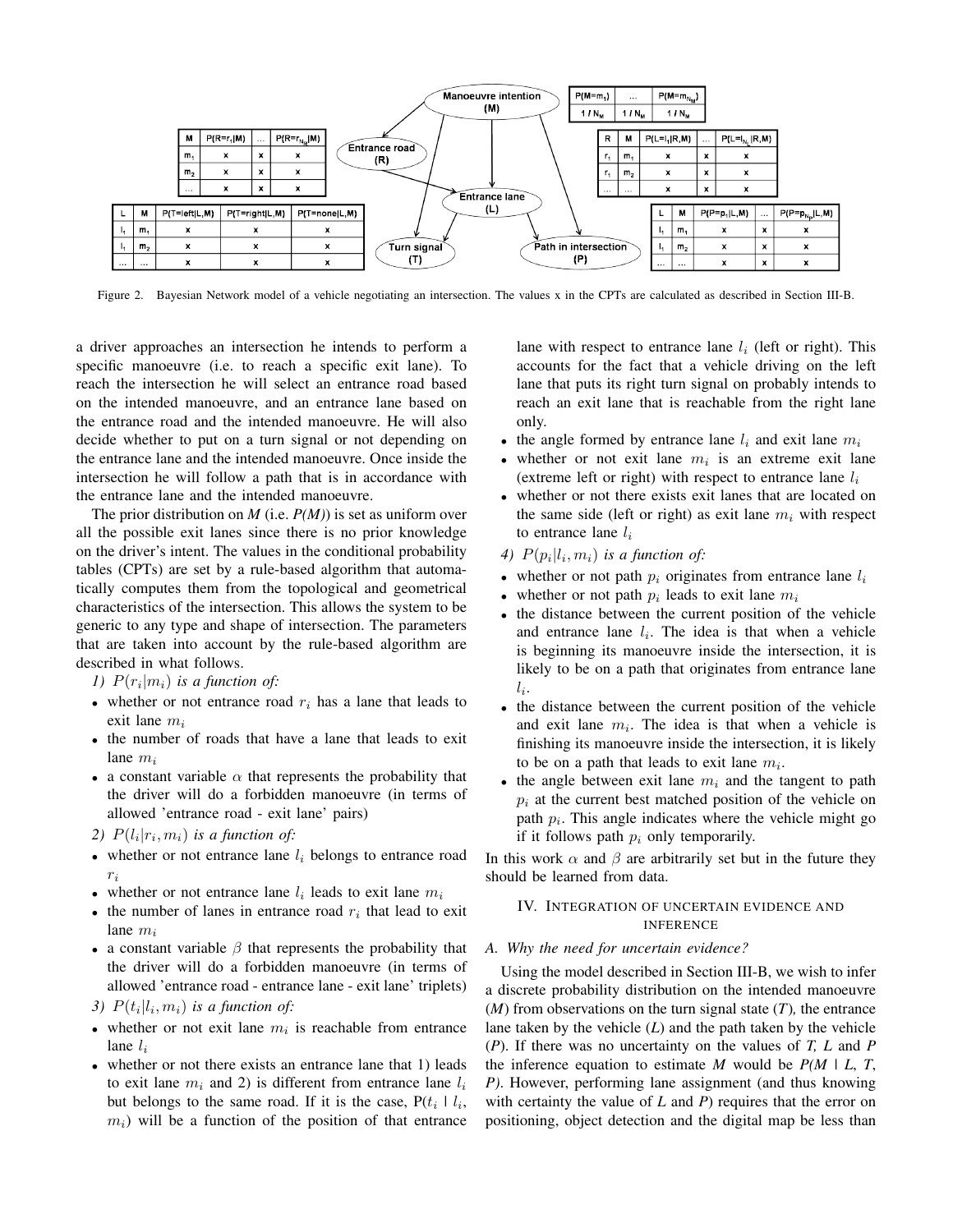0.3 m [11]. This level of accuracy for positioning is not a reality yet for passenger cars. Therefore hard lane assignment is not feasible; it is necessary that the system handles uncertain evidence on *L* and *P.* The system should also handle uncertain information on *T* since in some cases the detection of turn signal state will be uncertain (e.g. if the turn signals of other vehicles are detected from camera images in a probabilistic manner).

In this work, evidence for the BN takes the form of discrete probability distributions on *T*, *L* and *P*, denoted by  $\lambda_T$ ,  $\lambda_L$ and  $\lambda_P$  respectively. The manner in which these probability distributions are generated is explained in the next paragraphs, as well as the method used to incorporate this uncertain information into the BN.

#### *B. Generating uncertain evidence*

The input information (see Section III-A) needs to be converted to discrete probability distributions  $\lambda_T$ ,  $\lambda_L$  and  $\lambda_P$ .

 $\lambda_T$  is defined as  $\lambda_T = (\lambda_{left}, \lambda_{right}, \lambda_{none})$ , where  $\lambda_{left}$  $P(T = left)$  (and similarly for *right* and *none*). It is obtained directly from the input information.

 $\lambda_L$  is defined as  $\lambda_L = (\lambda_{l_1}, ..., \lambda_{l_{N_L}})$ , where  $\lambda_{l_i} = P(L =$  $l_i$ ). We represent a lane as a bivariate normal distribution on successive (position, orientation) states, therefore the likelihood  $\lambda'_{l_i}$  of a vehicle being on lane  $l_i$  is calculated as

$$
\lambda'_{l_i} = exp(-\frac{1}{2}(\frac{\delta_i^2}{\sigma_{\delta}^2} + \frac{\theta_i^2}{\sigma_{\theta}^2})),
$$

where  $\delta_i$  is the distance between the vehicle's position and its orthogonal projection on lane  $l_i$ ,  $\theta_i$  is the angle between the vehicle's orientation and the orientation of lane  $l_i$ ,  $\sigma_{\delta}$  (resp.  $\sigma_{\theta}$ ) is the standard deviation set for the distance (resp. the angle). In this work  $\sigma_{\delta}$  and  $\sigma_{\theta}$  are fixed, but a method to take into account the covariance matrices of the vehicle state and of the map can be found in [12]. Then the probability distribution  $\lambda_L$  is computed by normalising the likelihoods  $\lambda'_{l_i}$ :

$$
\lambda_{l_i} = \frac{\lambda'_{l_i}}{\sum_{i=1}^{N_L} \lambda'_{l_i}}.
$$

 $\lambda_P$  is defined as  $\lambda_P = (\lambda_{p_1}, ..., \lambda_{p_{N_P}})$ , where  $\lambda_{p_i} = P(P =$  $p_i$ ). The calculation is similar to the calculation of  $\lambda_L$ .

#### *C. Integrating uncertain evidence in the BN*

*1) Addition of virtual nodes to the BN:* One advantage of using probability distributions directly as evidence for a BN is that it makes the handling of uncertainties very flexible. Instead of trying to represent explicitly in the BN the underlying variables that introduce uncertainties, the probability distributions over the uncertain variables are computed independently of the BN.

The concept of using a discrete probability distribution as evidence in a BN is sometimes referred to as *virtual* evidence and was introduced as a generalisation of the standard *hard* evidence by Pearl [10]. In what follows we describe the process of incorporating in our BN uncertain evidence on the



Figure 3. The four-way stop intersections at which experimental evaluation was performed.

value of *T*. A node  $V_T$  is added as a child of node *T*.  $V_T$ is called a *virtual* node and corresponds to a binary variable always observed to be 1. The conditional probability table  $P(V_T | T)$  is set dynamically using  $\lambda_T$  as follows:

$$
\begin{cases}\nP(V_T = 1|T = left) &= \lambda_{left} \\
P(V_T = 1|T = right) &= \lambda_{right} \\
P(V_T = 1|T = none) &= \lambda_{none}\n\end{cases}
$$

The same process is applied for integrating in the BN uncertain evidence on *L* and *P*: *virtual* nodes  $V_L$  and  $V_P$  are added as children of *L* an *P* respectively, and the conditional probability tables  $P(V_L|L)$  and  $P(V_P|P)$  are set dynamically using  $\lambda_L$  and  $\lambda_P$  respectively.

*2) Inference equation with uncertain evidence:* The joint probability function of the BN of Fig. 2 after the *virtual* nodes have been added is:

$$
P(M, R, L, T, P, V_T, V_L, V_P) = P(M) \times P(R|M) \qquad (1)
$$
  
\n
$$
\times P(T|M, L) \times P(V_T|T)
$$
  
\n
$$
\times P(L|M, R) \times P(V_L|L)
$$
  
\n
$$
\times P(P|M, L) \times P(V_P|P)
$$

The inference equation to estimate *M* from uncertain evidence on *L*, *T* and *P* is  $P(M|V_T = 1, V_L = 1, V_P = 1)$ . Its analytical form can be derived from Eq. 1; we then perform exact inference.

#### V. EXPERIMENTAL EVALUATION

#### *A. Evaluation data and scenarios*

The system is tested on 42 vehicle trajectories recorded from real traffic at two different intersections (see Fig. 3).

Evidence on *L* and *P* is obtained by labelling laser data (position and orientation of the vehicles) and applying the method described in Section IV-B.

Evidence on *T* is automatically generated based on the scenario we wish to test the system on. We defined 4 scenarios; they are illustrated in Table I and use the following terminology:

• Consistent behaviour: the turn signal *T* is consistent with the manoeuvre *M* (e.g. no turn signal or left turn signal on for a left turn).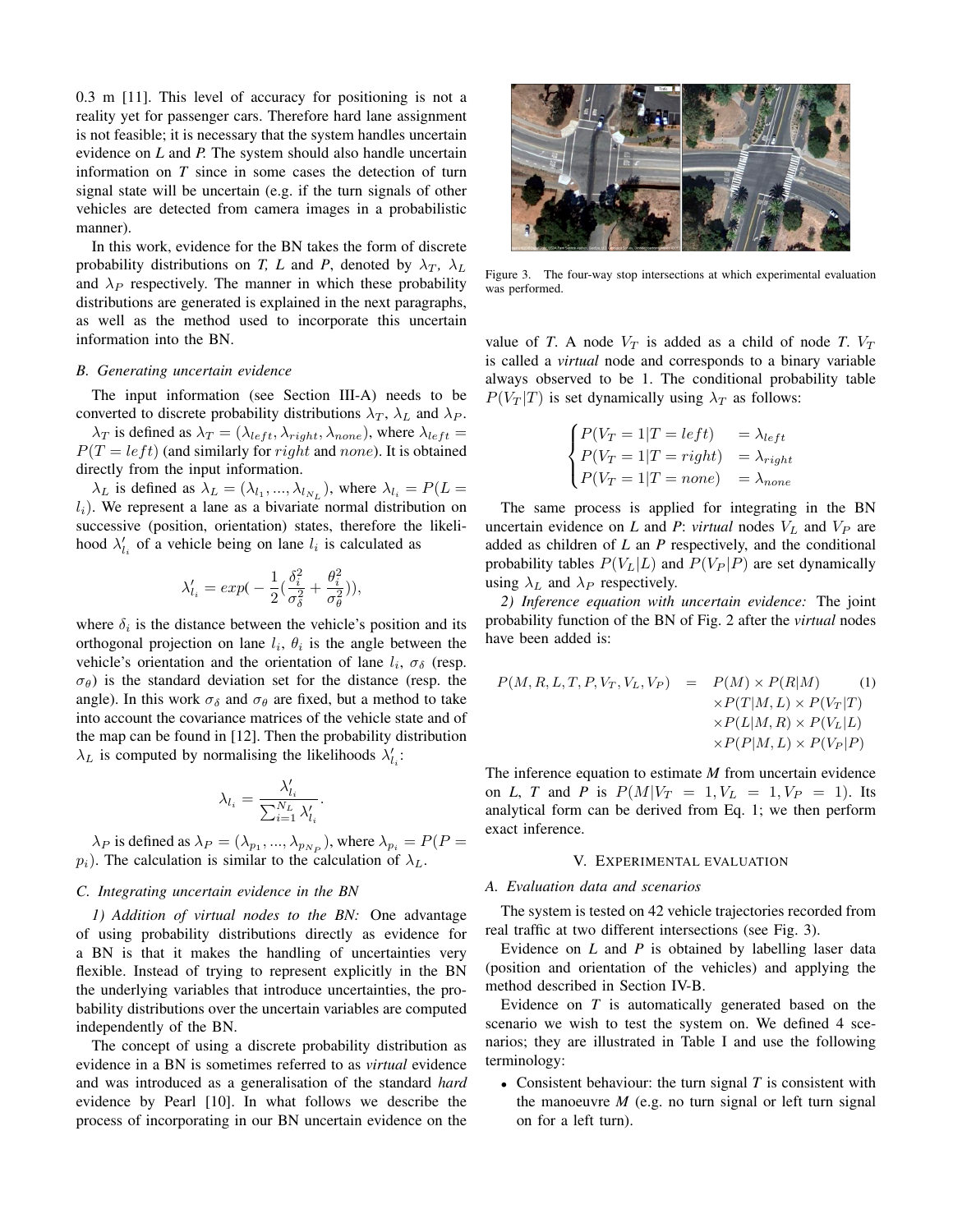

Table I DEFINITION OF THE EVALUATION SCENARIOS

- Inconsistent behaviour: the turn signal  $T$  is not consistent with the manoeuvre *M* (e.g. right turn signal on for a left turn).
- High confidence in turn signal information: there is little uncertainty on the turn signal state.

In this situation the probability distribution on *T* will be set to  $\lambda_T = (0.9, 0.05, 0.05)$  or  $\lambda_T = (0.05, 0.9, 0.05)$  or  $\lambda_T = (0.05, 0.05, 0.9)$ .

• Low confidence in turn signal information: there is a high uncertainty on the turn signal state.

In this situation the probability distribution on *T* will be set to  $\lambda_T = (0.4, 0.3, 0.3)$  or  $\lambda_T = (0.3, 0.4, 0.3)$  or  $\lambda_T = (0.3, 0.3, 0.4)$ .

The idea behind the definition of these scenarios is to test our system on a variety of real life situations. Drivers sometimes unintentionally misuse turn signals (thus the definition of consistent and inconsistent behaviours), and the confidence in the information on turn signal varies significantly depending on the way it was obtained (see Section III-A2).

#### *B. Evaluation method*

The performance is evaluated by measuring how early the system is capable of making a correct prediction about the manoeuvre of a vehicle in each of the scenarios. For a trajectory with ground truth  $M = m_k$  (i.e. the driver actually exits the intersection through exit lane  $m_k$  in the end), an individual prediction will be considered correct if

$$
argmax_{i}(P(M = m_i|V_T, V_L, V_P)) = k.
$$

For each tested trajectory we determine the timestep  $t_c$  such that all the subsequent predictions are correct and we define  $\delta_c \in [0, 50]$  as the distance in meters between the vehicle and the exit lane  $m_k$  at timestep  $t_c$ . The upper bound for

 $\delta_c$  delimits the area where evaluation is performed at the intersection. In this work it is set to 50 m, which corresponds to the distance until which we are able to label vehicles in our laser data.

In order to evaluate the performance of the system we consider the distribution of  $\delta_c$  in each of the scenarios defined in Section V-A. This allows us to determine how the inconsistencies in a driver's behaviour and the confidence in the turn signal information impact the ability of the system to infer the driver's intention.

#### *C. Results and interpretation*

The system is tested on 42 trajectories for each scenario. The distributions of  $\delta_c$  are plotted in Fig. 4 and can be interpreted as follows.

*1) Scenario 1:* In this scenarios  $\delta_c = 50$  for all the trajectories, which means that the system makes correct predictions for every trajectory at every timestep. This is not surprising since in this scenario strong cues are available to predict the manoeuvre of a vehicle (high confidence in the turn signal information) and these cues are never misleading (consistent behaviour).

*2) Scenario 2:* When the turn signals are used correctly by the drivers but the uncertainty on turn signal information is high, the system occasionally makes incorrect predictions over the course of a trajectory. In our dataset these incorrect predictions all happened in the following situation: a driver intends to make a left turn but starts steering left particularly late in the intersection. In this situation the system makes correct predictions until the vehicle reaches the centre of the intersection. Then during a few timesteps just before the driver starts steering left, the system interprets the absence of steering as an intention to go straight. As a result the system's prediction becomes incorrect for a brief period. This explains why  $10 < \delta_c < 20$  for 5% of the trajectories.

These events, even if rare, uncover one limitation of our approach: our exemplar paths do not account for the fact that there are variations in the way people execute a manoeuvre in an intersection. In such situations, a reliable information on turn signal state compensates for the inaccuracy of exemplar paths (Scenario 1) but a high uncertainty on turn signal state sometimes does not (Scenario 2).

*3) Scenario 3:* When the confidence in the turn signal information is high and the driver misuses the turn signals, the system's predictions will be incorrect until there are enough clues (position, orientation of the vehicle) that contradict the turn signal clue. The distance  $\delta_c$  will therefore vary depending on how early in the manoeuvre the different clues conflict with each other.

If at the beginning of the manoeuvre the clues are not conflicting (e.g. the vehicle has its left turn signal on and is located on a lane from which left turn manoeuvres are allowed), the misuse of the turn signal will becomes obvious only close the end of the manoeuvre, when the exit lanes indicated by the turn signal are no longer reachable. In our dataset 41% of the trajectories fit this case, i.e. the manoeuvre